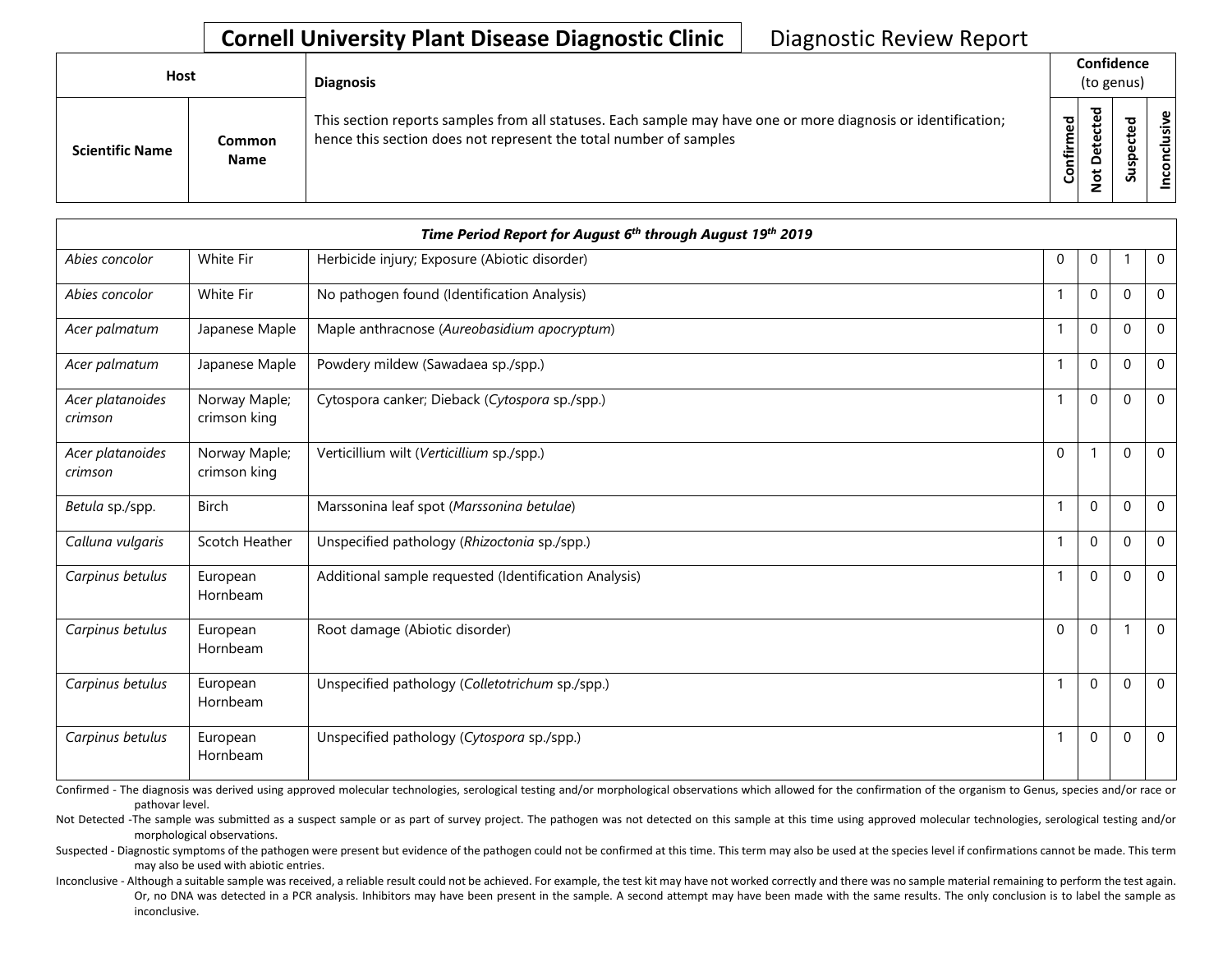| Host                   |                              | <b>Diagnosis</b>                                                                                                                                                                   |           | Confidence<br>(to genus) |                            |      |  |  |  |  |
|------------------------|------------------------------|------------------------------------------------------------------------------------------------------------------------------------------------------------------------------------|-----------|--------------------------|----------------------------|------|--|--|--|--|
| <b>Scientific Name</b> | <b>Common</b><br><b>Name</b> | This section reports samples from all statuses. Each sample may have one or more diagnosis or identification;<br>hence this section does not represent the total number of samples | Confirmed | ᅙ<br>$\Omega$<br>سه      | ъ<br>ீ<br>ω<br>௨<br>š<br>S | sive |  |  |  |  |

| Carpinus betulus                | European<br>Hornbeam          | Unspecified pathology (Phomopsis sp./spp.)              |              | $\mathbf{0}$ | $\Omega$ | $\overline{0}$ |
|---------------------------------|-------------------------------|---------------------------------------------------------|--------------|--------------|----------|----------------|
| Cornus kousa                    | Japanese<br>Dogwood;<br>kousa | Additional sample requested (Identification Analysis)   |              | $\Omega$     | $\Omega$ | $\mathbf 0$    |
| Cornus kousa                    | Japanese<br>Dogwood;<br>kousa | Phytophthora root and crown rot (Phytophthora cactorum) | $\Omega$     | $\Omega$     |          | $\mathbf 0$    |
| Cucumis sativus                 | Cucumber                      | Cucurbit downy mildew (Pseudoperonospora cubensis)      | $\mathbf 0$  |              | $\Omega$ | $\mathbf 0$    |
| Cucumis sativus                 | Cucumber                      | Unknown abiotic disorder (Abiotic disorder)             | $\mathbf{0}$ | $\mathbf 0$  |          | $\mathbf 0$    |
| Cucumis sativus                 | Cucumber                      | Unspecified pathology (Alternaria sp./spp.)             |              | $\mathbf 0$  | $\Omega$ | $\mathbf 0$    |
| Cucurbita pepo<br>melopepo      | Zucchini Squash               | Cucurbit downy mildew (Pseudoperonospora cubensis)      | $\Omega$     |              | $\Omega$ | $\mathbf 0$    |
| Cucurbita pepo<br>melopepo      | Zucchini Squash               | Powdery mildew (Oidium sp./spp.)                        |              | $\mathbf{0}$ | $\Omega$ | $\overline{0}$ |
| Cucurbita pepo<br>melopepo      | Zucchini Squash               | Unknown abiotic disorder (Abiotic disorder)             | $\Omega$     | $\Omega$     |          | $\mathbf 0$    |
| Cupressus $\times$<br>leylandii | Leyland Cypress               | No pathogen found (Identification Analysis)             |              | $\Omega$     | $\Omega$ | $\mathbf 0$    |

Confirmed - The diagnosis was derived using approved molecular technologies, serological testing and/or morphological observations which allowed for the confirmation of the organism to Genus, species and/or race or pathovar level.

Not Detected -The sample was submitted as a suspect sample or as part of survey project. The pathogen was not detected on this sample at this time using approved molecular technologies, serological testing and/or morphological observations.

Suspected - Diagnostic symptoms of the pathogen were present but evidence of the pathogen could not be confirmed at this time. This term may also be used at the species level if confirmations cannot be made. This term may also be used with abiotic entries.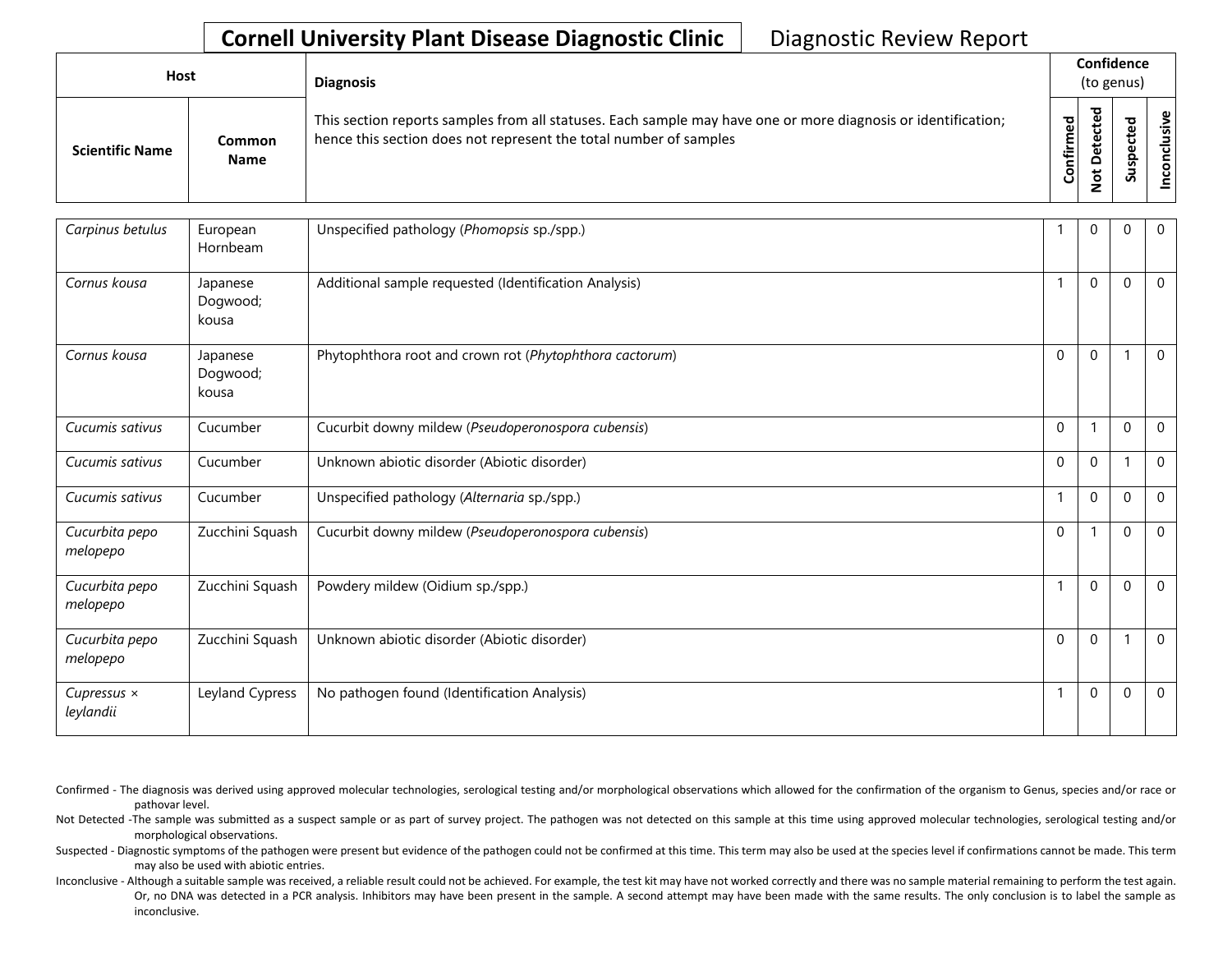| <b>Host</b>            |                       | <b>Diagnosis</b>                                                                                                                                                                   |               | Confidence<br>(to genus) |   |                |  |  |  |
|------------------------|-----------------------|------------------------------------------------------------------------------------------------------------------------------------------------------------------------------------|---------------|--------------------------|---|----------------|--|--|--|
| <b>Scientific Name</b> | Common<br><b>Name</b> | This section reports samples from all statuses. Each sample may have one or more diagnosis or identification;<br>hence this section does not represent the total number of samples | ᇃ<br>Confirme | ᇃ                        | S | clusive<br>con |  |  |  |

| Cupressus $\times$<br>leylandii | Leyland Cypress       | Planting too deep (Abiotic disorder)                                  | $\Omega$ | $\mathbf 0$      |              | $\mathbf 0$  |
|---------------------------------|-----------------------|-----------------------------------------------------------------------|----------|------------------|--------------|--------------|
| Cupressus $\times$<br>leylandii | Leyland Cypress       | Wound canker (Abiotic disorder)                                       |          | $\Omega$         | $\mathbf{0}$ | $\Omega$     |
| Fagus sp./spp.                  | Beech                 | Leaf gall nematode (Litylenchus crenatae)                             | 18       | $\mathbf 0$      | 3            | $\mathbf 0$  |
| Glycine max                     | Soybean               | Anthracnose (Colletotrichum sp./spp.)                                 |          | $\mathbf 0$      | $\Omega$     | $\mathbf 0$  |
| Glycine max                     | Soybean               | Charcoal rot (Macrophomina phaseolina)                                |          | $\mathbf 0$      | $\mathbf{0}$ | $\mathbf 0$  |
| Glycine max                     | Soybean               | Fusarium root; Crown rot (Fusarium sp./spp.)                          |          | $\mathbf 0$      | $\mathbf 0$  | $\mathbf 0$  |
| Glycine max                     | Soybean               | Fusarium wilt; Fusarium wilt complex (Fusarium sp./spp.)              | $\Omega$ | $\mathbf 0$      |              | $\mathbf 0$  |
| Hydrangea<br>petiolaris         | Climbing<br>Hydrangea | Leaf scorch (Abiotic disorder)                                        | $\Omega$ | $\mathbf 0$      |              | $\mathbf 0$  |
| Hydrangea<br>petiolaris         | Climbing<br>Hydrangea | Non-pathogenic; Saprophyte (Secondary Agents; Saprophytes; Unspecif.) |          | $\boldsymbol{0}$ | $\Omega$     | $\mathbf 0$  |
| Hydrangea<br>petiolaris         | Climbing<br>Hydrangea | Root damage (Abiotic disorder)                                        |          | $\mathbf 0$      | $\mathbf 0$  | $\mathbf 0$  |
| Juniperus sp./spp.              | Juniper               | Kabatina tip blight; Needle blight (Kabatina juniperi)                |          | $\boldsymbol{0}$ | $\mathbf{0}$ | $\Omega$     |
| Juniperus sp./spp.              | Juniper               | Winter injury (Abiotic disorder)                                      | $\Omega$ | $\boldsymbol{0}$ | 1            | $\mathbf{0}$ |
| Lactuca sativa                  | Lettuce               | Rhizoctonia bottom rot (Rhizoctonia solani)                           |          | $\mathbf 0$      | $\Omega$     | $\mathbf 0$  |

Confirmed - The diagnosis was derived using approved molecular technologies, serological testing and/or morphological observations which allowed for the confirmation of the organism to Genus, species and/or race or pathovar level.

Not Detected -The sample was submitted as a suspect sample or as part of survey project. The pathogen was not detected on this sample at this time using approved molecular technologies, serological testing and/or morphological observations.

Suspected - Diagnostic symptoms of the pathogen were present but evidence of the pathogen could not be confirmed at this time. This term may also be used at the species level if confirmations cannot be made. This term may also be used with abiotic entries.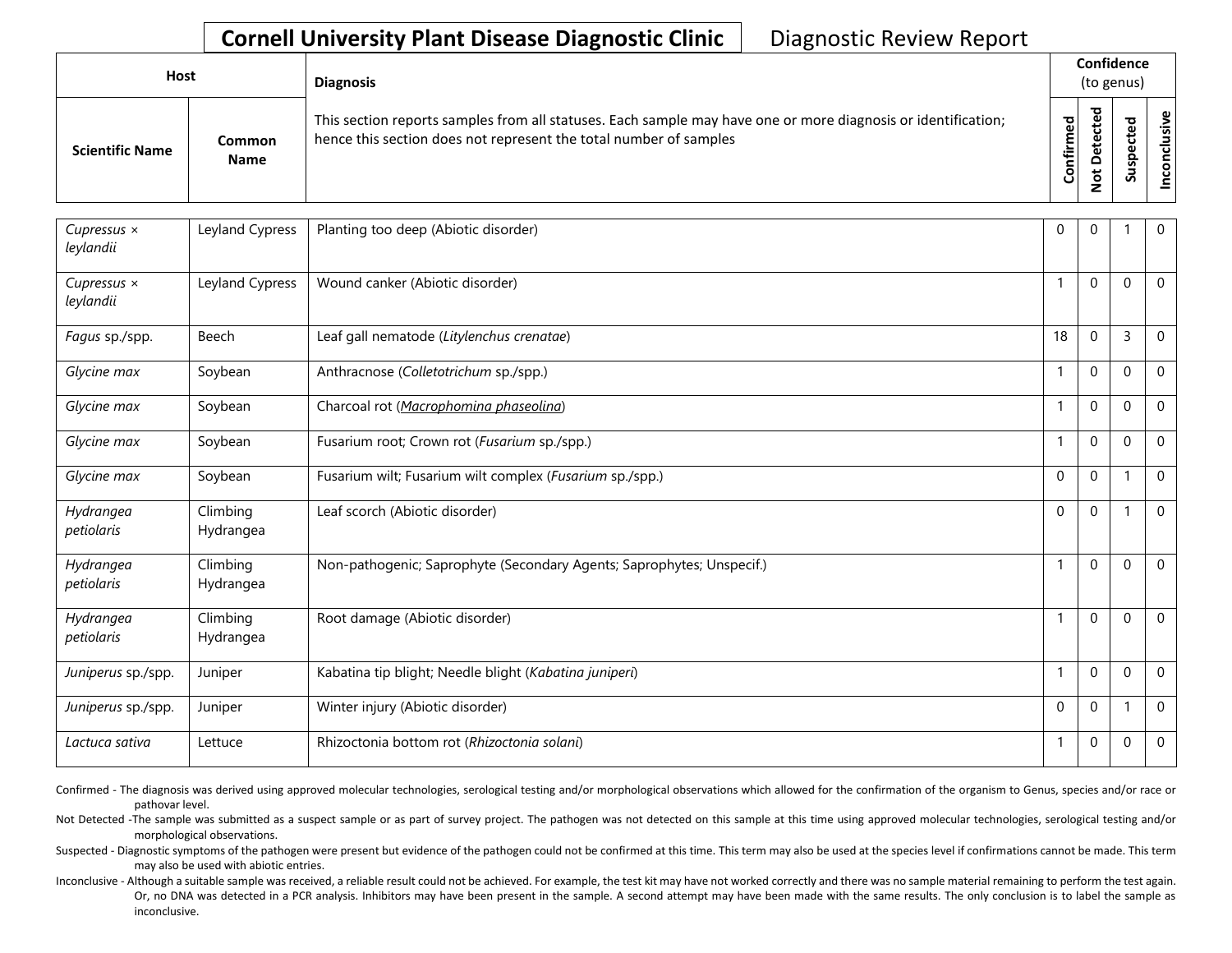| Host |                        |                       | <b>Diagnosis</b>                                                                                                                                                                   |           | Confidence<br>(to genus) |                                  |                                      |  |  |  |  |
|------|------------------------|-----------------------|------------------------------------------------------------------------------------------------------------------------------------------------------------------------------------|-----------|--------------------------|----------------------------------|--------------------------------------|--|--|--|--|
|      | <b>Scientific Name</b> | Common<br><b>Name</b> | This section reports samples from all statuses. Each sample may have one or more diagnosis or identification;<br>hence this section does not represent the total number of samples | Confirmed | ਠ<br>Φ<br>$\Omega$<br>پ  | 73<br>ω<br>ω<br>௨<br>s<br>з<br>S | $\boldsymbol{\mathsf{g}}$<br>'ল<br>ပ |  |  |  |  |

| Lactuca sativa          | Lettuce            | Unidentified bacteria (Unidentified Bacteria)                            |                | $\Omega$     | $\Omega$    | $\mathbf 0$  |
|-------------------------|--------------------|--------------------------------------------------------------------------|----------------|--------------|-------------|--------------|
| Malus domestica         | Domestic Apple     | Crown and root rot (Phytophthora sp./spp.)                               | $\overline{c}$ |              | $\Omega$    | $\Omega$     |
| Malus domestica         | Domestic Apple     | Unspecified pathology (Phytophthora sp./spp.)                            | $\overline{2}$ | $\Omega$     | $\Omega$    | $\mathbf{0}$ |
| Malus sp./spp.          | Crabapple          | Leaf scorch (Abiotic disorder)                                           | $\mathbf 0$    | $\Omega$     |             | $\Omega$     |
| Malus sp./spp.          | Crabapple          | No pathogen found (Identification Analysis)                              | $\mathbf{1}$   | $\Omega$     | $\Omega$    | $\mathbf{0}$ |
| Malus sp./spp.          | Crabapple          | Unknown abiotic disorder (Abiotic disorder)                              | $\mathbf{0}$   | $\Omega$     |             | $\Omega$     |
| Medicago sp./spp.       | Alfalfa            | Additional sample requested (Identification Analysis)                    | 1              | $\Omega$     | $\Omega$    | $\mathbf{0}$ |
| Medicago sp./spp.       | Alfalfa            | Alternaria leaf spot (Alternaria sp./spp.)                               | $\mathbf 0$    | $\mathbf{0}$ |             | $\mathbf{0}$ |
| Medicago sp./spp.       | Alfalfa            | Referred to specialist (Identification Analysis)                         |                | $\Omega$     | $\Omega$    | $\mathbf 0$  |
| Nandina<br>domestica    | Heavenly<br>Bamboo | No pathogen found (Identification Analysis)                              |                | $\mathbf 0$  | $\mathbf 0$ | $\mathbf 0$  |
| Nandina<br>domestica    | Heavenly<br>Bamboo | Root damage (Abiotic disorder)                                           | $\mathbf 0$    | $\Omega$     |             | $\mathbf{0}$ |
| Nandina<br>domestica    | Heavenly<br>Bamboo | Thrips damage (Unidentified Thrips)                                      |                | $\Omega$     | $\mathbf 0$ | $\mathbf{0}$ |
| Pachysandra<br>sp./spp. | Pachysandra        | Boxwood blight; Leaf and stem blight (Cylindrocladium pseudonaviculatum) | $\mathbf 0$    |              | $\mathbf 0$ | $\mathbf 0$  |

Confirmed - The diagnosis was derived using approved molecular technologies, serological testing and/or morphological observations which allowed for the confirmation of the organism to Genus, species and/or race or pathovar level.

Not Detected -The sample was submitted as a suspect sample or as part of survey project. The pathogen was not detected on this sample at this time using approved molecular technologies, serological testing and/or morphological observations.

Suspected - Diagnostic symptoms of the pathogen were present but evidence of the pathogen could not be confirmed at this time. This term may also be used at the species level if confirmations cannot be made. This term may also be used with abiotic entries.